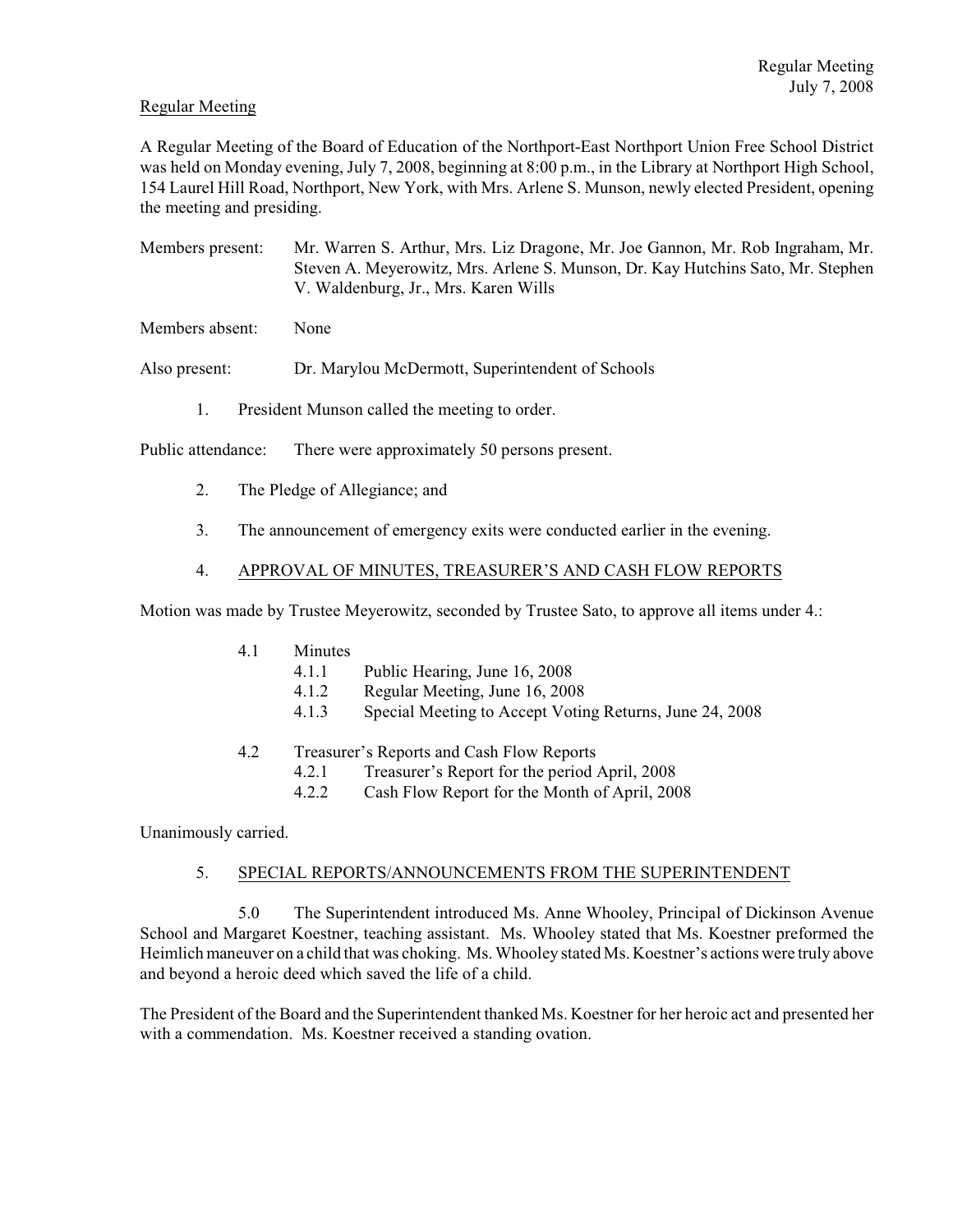- 5.1 For Information: policy #5160, *"Student Attendance"*
	- 5.1.1 Letter from Ms. Kathleen O'Rourke, received June 30, 2008
	- 5.1.2 Letter from Ms. Claudia Tippett, received July 1, 2008
	- 5.1.3 Letter from Mr. Frank Doyle, received July 1, 2008
	- 5.1.4 Email from Ms. Tara Daverio, received July 1, 2008

Ms. O'Rourke, Ms. Tippett, Mr. Doyle and Ms. Daverio read their letters to the Board asking them to institute the proposed changes in the high school attendance policy.

There was a long discussion among the Board members, high school teachers and community members with regards to the proposed changes to the attendance policy. The President of the Board stated that concerns are being heard and progress is being made with the committee in regards to the changes. Mrs. Munson stated that another meeting will be scheduled during the summer and that a first reading of the policy will occur when the final revisions are made. Dr. McDermott commended the teachers for their effort and hard work on the attendance policy.

- 5.2 Discussion of open campus policy at the high school.
	- 5.2.1 Letter from Mr. Tom Maritato, received July 1, 2008

Trustee Ingraham read Mr. Maritato's letter asking the Board to consider closing the campus.

There was a long discussion regarding the issue of a closed campus. Several teachers and parents stated that they were in favor of a closed campus saying that 42 minutes was not enough time for students to go out for lunch and that many students were returning late for class. Several other teachers stated that they had mixed feelings about a closed campus and that it was a parental decision. Other teachers and parents stated that they were opposed to closing the campus.

Trustee Meyerowitz stated that he has supported the open campus policy at the high school for many years and in a perfect world he would like to see it continue. Mr. Meyerowitz said that he had hoped to hear from more students and local food establishments. Mr. Meyerowitz stated that he would like to propose a motion and vote in favor of the motion.

Motion was made by Trustee Meyerowitz, seconded by Trustee Wills, to close the campus, effective this school year, and direct the administration to provide adequate seating and staffing in the cafeterias for students.

Trustee Dragone commented that she has struggled with this decision and the bottom line is that we need to keep kids safe and keep them in school.

Trustee Sato stated she feels that the issue is being rushed and would not like to vote on this without hearing from students. Dr. Sato stated that she is in favor of giving the kids some freedom.

Trustee Arthur stated that the combination of inexperience, speed and the potential for many distractions are a lethal combination. Mr. Arthur stated that he supports a closed campus policy.

Trustee Gannon stated that he is in favor of a closed campus policy as long as the District can come up with solutions to the logistical problems of having more students in the cafeteria.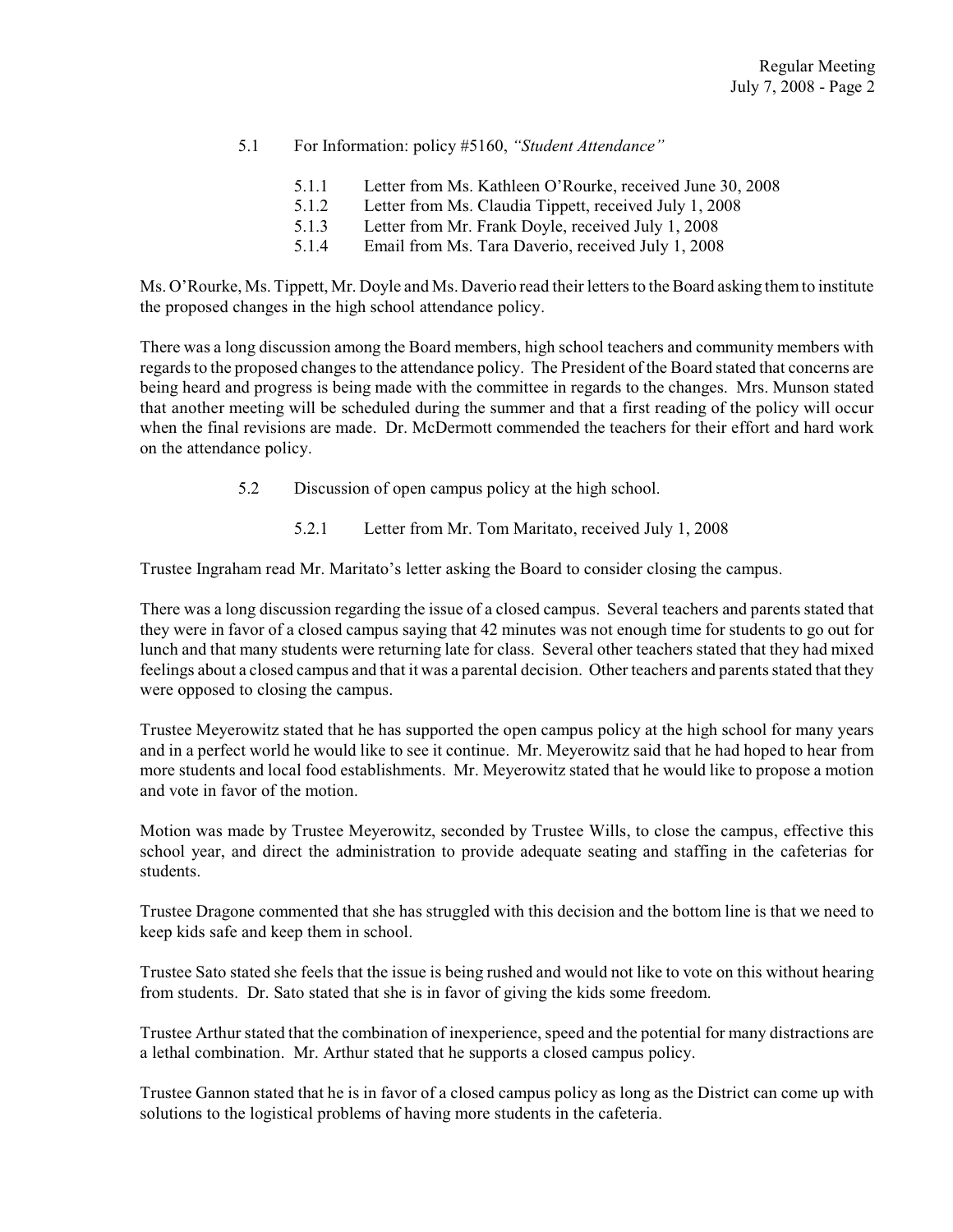Trustee Waldenburg stated that a policy change requires two votes and has to be voted on a second time to become policy. Mr. Waldenburg stated that for now he would approve the motion to close the campus.

President Munson stated that the population has increased significantly and the roads are very dangerous at lunch time and she supports closing the campus.

Trustee Ingraham stated that he will not support closing the campus. Mr. Ingraham stated that he would like to explore having the lunch leave privilege earned by seniors through community service, drivers education and academic standing.

Trustee Wills stated that there is a correlation between student attendance and the open campus policy and that a change needs to be implemented to close the campus.

Several students spoke to the Board regarding their concerns aboutfood choice, overcrowding ofthe cafeteria and their support for an open campus.

There was discussion among the Board and administration regarding the changes that need to be made to the cafeteria if the closed campus policy passed.

Motion was made by Trustee Meyerowitz, seconded by Trustee Sato, to table the original motion to close campus and direct the administration to provide adequate seating and staffing in the cafeterias for students.

Yes: Mr. Ingraham, Mr. Meyerowitz, Dr. Sato

No: Mr. Arthur, Mr. Gannon, Mrs. Dragone, Mrs. Munson, Mr. Waldenburg, Mrs. Wills

Motion failed.

Vote on the motion made by Trustee Meyerowitz, seconded by Trustee Wills, to close campus and direct the administration to provide adequate seating and staffing in the cafeterias for students was as follows:

Yes: Mr. Arthur, Mrs. Dragone, Mr. Gannon, Mrs. Munson, Mr. Meyerowitz, Mr. Waldenburg, Mrs. Wills No: Mr. Ingraham, Dr. Sato

The first reading of the revised policy to close the campus passed.

5.3 For Information: Upcoming Meetings

The President of the Board reviewed the upcoming Board meetings and stated that an extra meeting will be scheduled in July in order to have a first reading of the revised attendance policy, second reading of the closed campus policy and business items. The following meetings will be on August  $25<sup>th</sup>$ , September  $10<sup>th</sup>$  and September 22nd.

## 6. COMMUNICATIONS

- 6.1 Communications received regarding music teacher:
	- 6.1.1 Letter from Ms. Patricia Gardiner, along with a petition signed by 97 parents/students, received June 30, 2008
	- 6.1.2 Email from Michael and Susan Goz, received June 30, 2008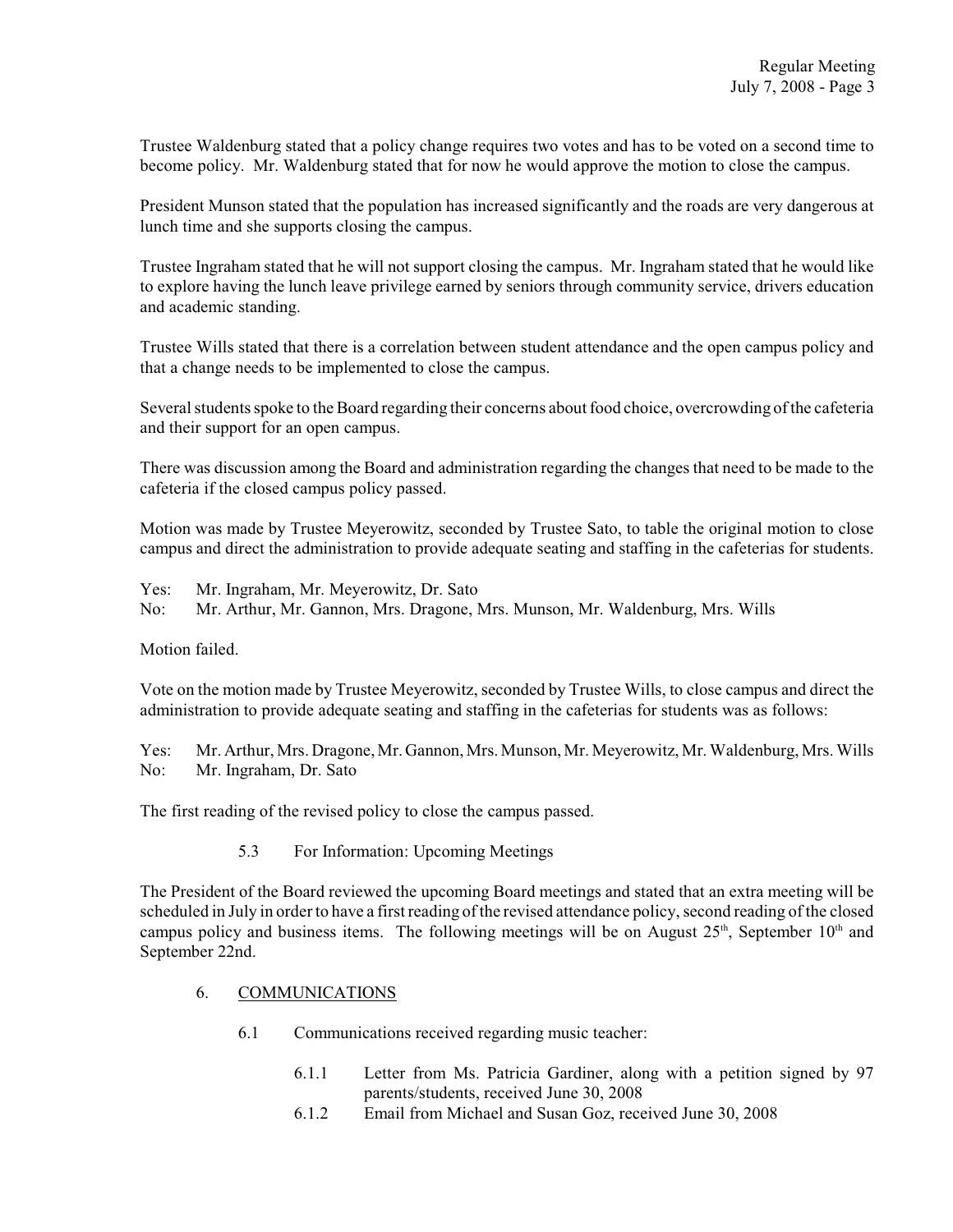| 6.1.3 | Email from Ed and Vivian DePinter, received June 30, 2008     |
|-------|---------------------------------------------------------------|
| 6.1.4 | Letter from Virginia A. Cosenza-Locke, received June 30, 2008 |

- 6.1.5 Letter from Beth Taylor Devlin, received June 30, 2008
- 6.1.6 Letter from Diane M. Viale-Pomes, received July 1, 2008

The President of the Board stated that personnel matters cannot be discussed in public and anyone with concerns can call human resources or the superintendent to set up a meeting to voice their concerns.

6.2 Letter from Mr. Phil Fortuna, received June 30, 2008, re: Reorganization meeting. Mr. Fortuna was not present at the meeting.

6.3 Letter from Mr. Bent Thomsen, received July 1, 2008, re: Bond Proposition Vote

Mr. Thomsen read his letter to the Board and presented his proposal for funding the field renovations. Mr. Thomsen suggested that the District establish a maintenance fund for the field renovations and allocate the funds that will be saved from the bond that will be paid off in 2010 into the maintenance fund.

There was a brief discussion among the Board members regarding the athletic fields bond and Mrs. Munson stated that the District needs to explore all options with regards to putting forth the athletic fields proposal again.

## 7. PUBLIC PARTICIPATION

Name Comment

Mike Keisel Mr. Keisel stated that his children go to private school and he had concerns about the Parent condition and safety of the buses used to transport students to the private schools.

The President of the Board asked Mr. Keisel to address his concerns with a letter to the District and they will look into the transportation issue. Dr. McDermott suggested Mr. Keisel schedule a meeting with the director of transportation.

Tim Robinson Mr. Robinson stated that he would like to see the bond vote go out to the public again Parent as soon as possible. He asked if there was any discussion regarding this.

Mr. Blake, Interim Assistant Superintendent for Business, stated that the committee has discussed the current state of the fields and a contractor will come in to do some maintenance on the high school fields including aeration, fertilizing and irrigation. Mr. Blake stated that the District must wait at least ninety days before putting up another bond vote. The committee will be looking at what steps to do next and give recommendations to the Board.

Mr. Cronin, Director of Physical Education and Athletics, stated that the goal is to have the fields ready for August  $18<sup>th</sup>$  with a company coming in to take care of the core aeration, seeding and irrigation to provide good growth on the fields prior to the fall season starting.

There was discussion among the Board regarding the athletic field bond vote and what the next steps would be. The Board asked the administration to come up with a scaled back bond plan and have the components of that available at the late August meeting for the Board to review.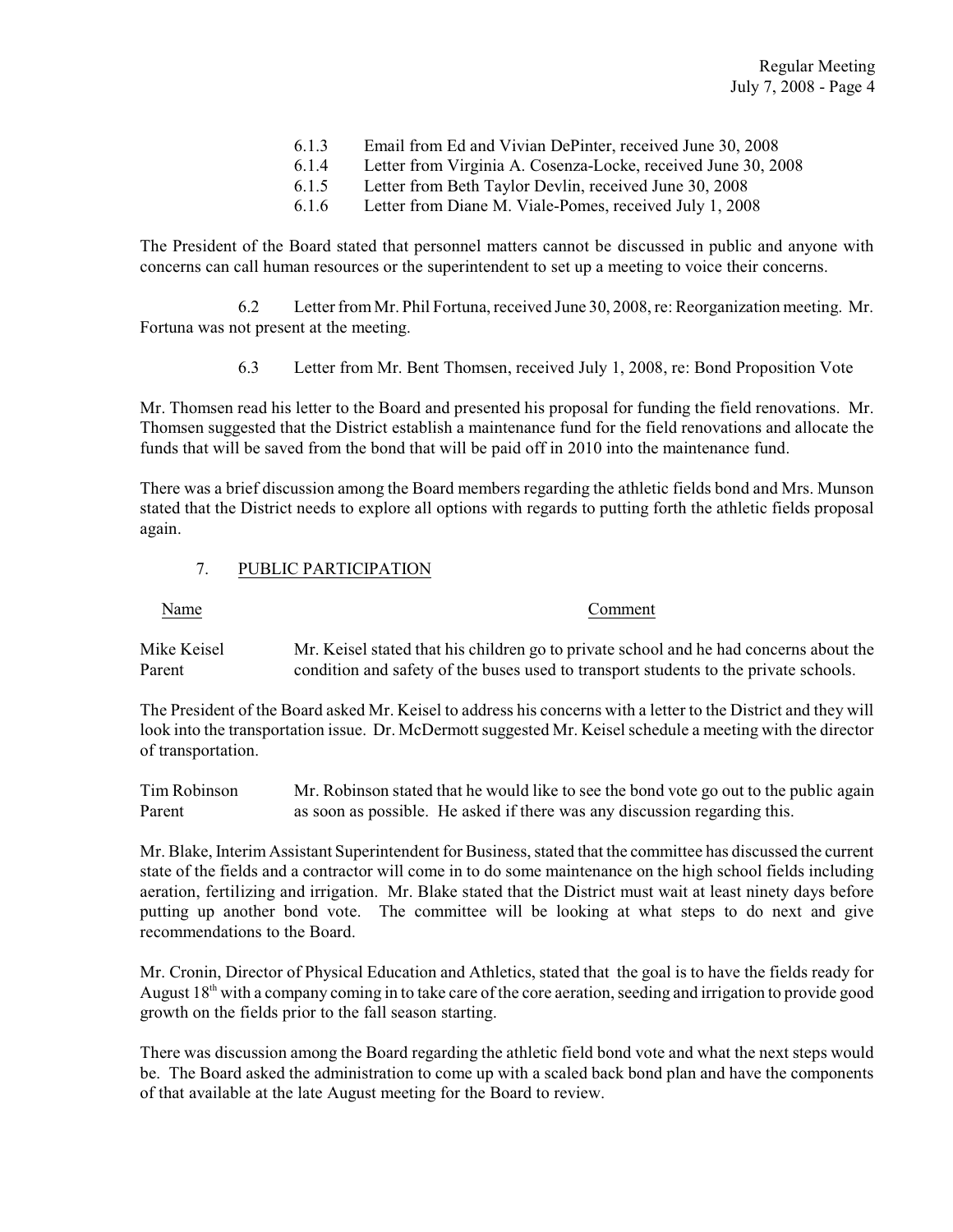At 11:00 p.m., motion was made by Trustee Sato, seconded by Trustee Waldenburg, to extend the meeting.

Vote on the motion was as follows:

YES: Mr. Arthur, Mrs. Dragone, Mr. Gannon, Mr. Ingraham, Mrs. Munson, Dr. Sato, Mr. Waldenburg, Mrs. Wills

NO: Mr. Meyerowitz

Motion passed.

Glen Meyerowitz Asked for an update on the advisor of Students for 60,000 Student

Dr. Terry Bouton, Assistant Superintendent for Human Resources, stated that an ad has been placed in the New York Times and the committee will be reconvening to screen the resumes and interview candidates.

Steven Meyerowitz Stated that at a prior Board meeting there was a question raised by a parent regarding Board Member the ability of students to take two accelerated English courses and that a memo from the principal states that there is no language in the course catalog that prohibits such course selections.

# 8. SUPERINTENDENT'S REPORT, GENERAL - FOR BOARD ACTION

Motion was made by Trustee Meyerowitz, seconded by Trustee Sato, to approve all items under 8., including Supplemental B (#29-35) and Supplemental D (#47-48), and with the exception of severed item 8.1.1:

8.1 Personnel Schedules, each dated July 7, 2008, and each attached and made part of the official minutes:

| 8.1.1 | Schedule A | $\sim 100$          | Certified Staff (including Supplemental A)         |
|-------|------------|---------------------|----------------------------------------------------|
| 8.1.2 | Schedule B | $\omega_{\rm{max}}$ | Non-Instructional Staff (including Supplemental B) |
| 8.1.3 | Schedule C |                     | - Salary Transfers                                 |
| 8.1.4 | Schedule D |                     | - Extra Pay (including Supplemental D)             |
| 8.1.5 | Schedule J |                     | - Committee on Special Education                   |
| 8.1.6 | Schedule M |                     | - Tenure                                           |
|       |            |                     |                                                    |

8.2 Approving for a first reading revisions to the following policies:

- 8.2.1 Policy #9501, "*Condition of Employment Cabinet Members*"
- 8.2.2 Policy #9502, *"Condition of Employment Directors"*
- 8.3 Receiving for a first reading the following textbook:
	- 8.3.1 Imaginez: le francais sans frontieres Cherie Mitschke Vista Higher Learning 11th-12th Grades

Vote on the motion to approve all items under 8., including Supplemental Schedules B and D, was unanimously carried.

Motion was made by Trustee Meyerowitz, seconded byTrustee Sato, to approve severed item8.1.1 (Schedule A), including Supplemental A (#217-243).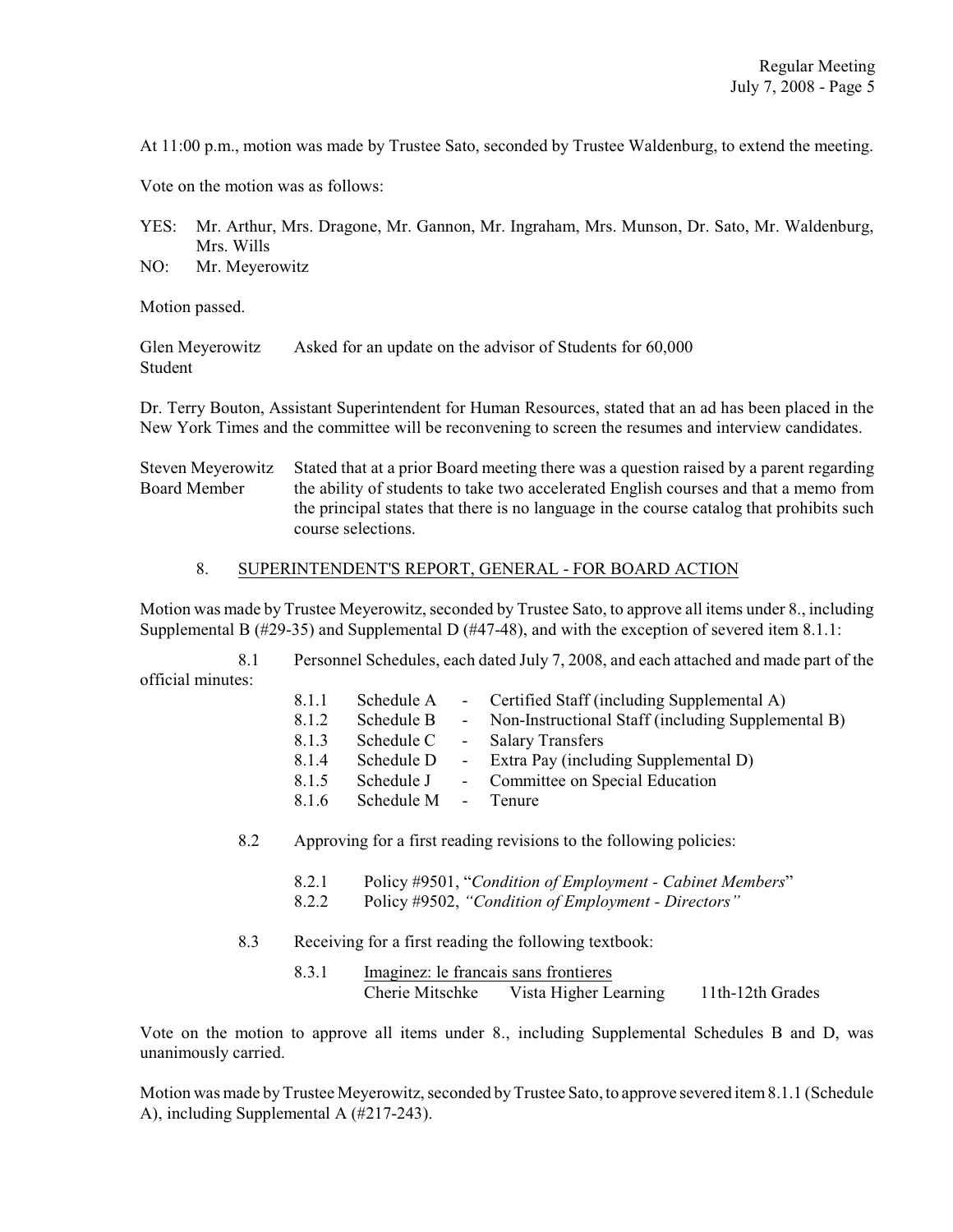Vote on the motion was as follows:

YES: Mr. Arthur, Mr. Gannon, Mr. Ingraham, Mr. Meyerowitz, Mrs. Munson, Dr. Sato, Mr. Waldenburg, Mrs. Wills

ABSTAIN: Mrs. Dragone

Motion passed.

#### 9. SUPERINTENDENT'S REPORT, FINANCIAL - FOR BOARD ACTION

Motion was made by Trustee Meyerowitz, seconded by Trustee Dragone, to approve items 9.1 through 9.5.

9.1 Taking specified action on the following BIDS:

EDUCATIONAL 9.1.1 Award - Driver's Education - In-car Instruction

## TRANSPORTATION

- 9.1.2 Award Transportation for District Students Attending Out-of-District Schools
- 9.2 Taking specified action on the following BIDS:

EDUCATIONAL 9.2.1 Reject - Periodicals

9.3 Declaring the attached list ofselected equipment assurplus and approving disposal in accordance with Board Policy.

9.4 Approving a transfer of general fund appropriations in the 2007-2008 budget.

9.5 Approving an invoice from the Nassau-Suffolk School Boards Association, Inc., re: 2008-2009 Board membership dues.

Vote on the motion to approve items 9.1 through 9.5 was unanimously carried.

- 10. SUPERINTENDENT'S REPORT FOR INFORMATION ONLY
	- 10.1 Student Activity Account Reports as of April, 2008 from:
		- 10.1.1 Northport High School
		- 10.1.2 East Northport Middle School
		- 10.1.3 Northport Middle School
	- 10.2 Schedule H Use of Facilities
	- 10.3 Schedule I Home Instruction
	- 10.4 Investment Report as of April, 2008